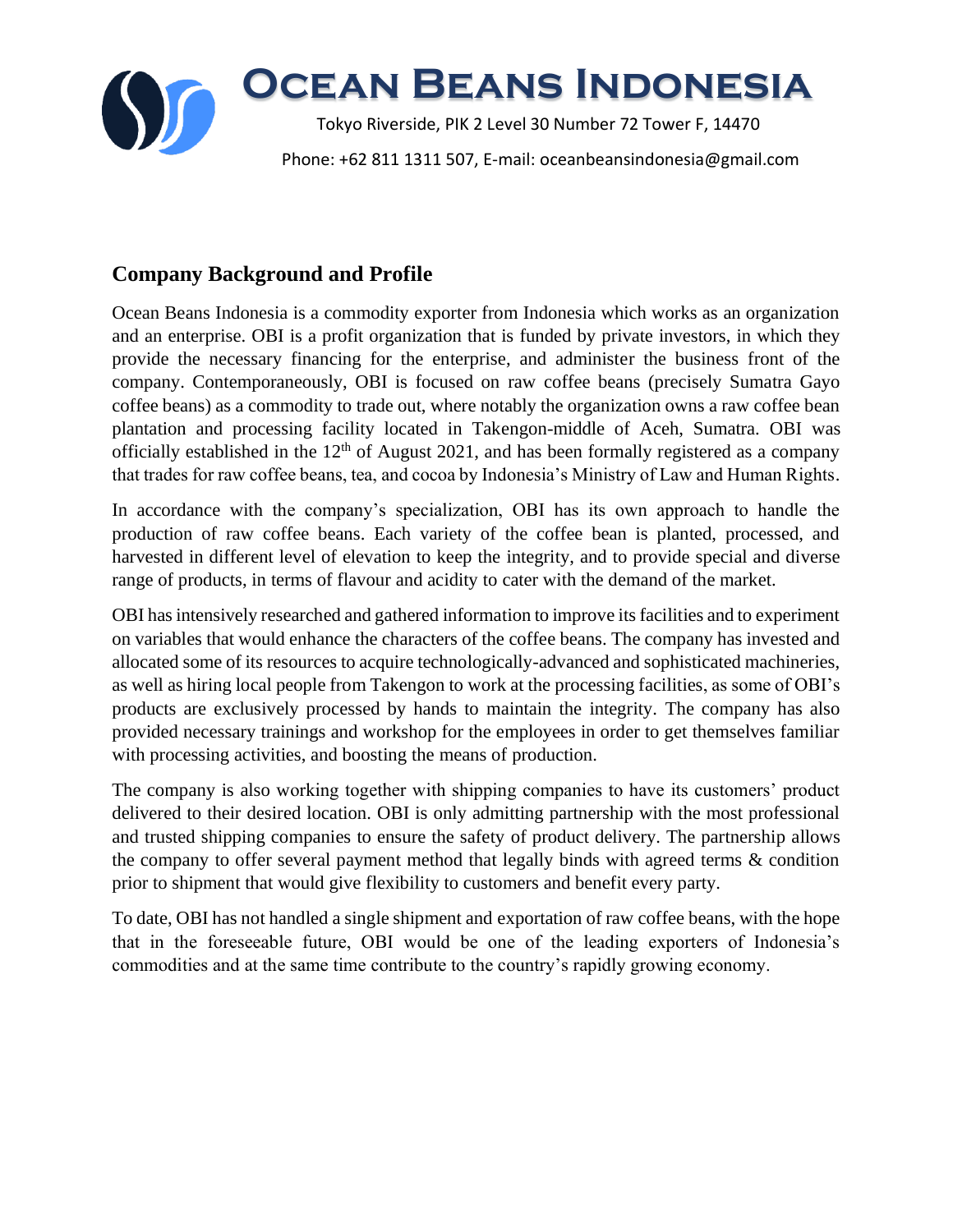## **Our Four Pillars of Principles**

- Purity
- Ouality
- Integrity
- Professionalism

## **Our Vision**

Ocean Beans Indonesia is aiming to become the leading global supplier of Indonesia's highest quality coffee beans. We are looking ahead to provide our partners with the best products and the best services in the present and in the future.

#### **Our Mission**

In accordance with our capability and excellence, we are looking forward to share our products globally, with bringing Purity, Quality, Integrity, and Professionalism in the heart of our coffee beans.

#### **What We Offer**

Coffee is an important beverage in societies around the world. We help our partners obtain premium quality Indonesian coffee beans. We help make the process effective and efficient for our partners. At the same time, we also prioritize creating a trustworthy ecosystem in Indonesia and abroad.

Through our various partnerships, we aim to help our partners all over the globe in obtaining high quality Indonesian coffee beans for the world to enjoy.

## **Why Are We Different**

We take pride in what we are doing here at Ocean Beans Indonesia. We want people to recognize and to enjoy what the world have to offer.

Ocean Beans Indonesia's ability to understand what our customers want and needs boost our relationships with domestic and international partners. We understand that every roaster has their own way of dealing with coffee beans. Therefore, we work endlessly to understand our partner's individual needs and make sure everything is transparent before any transactions are made, while remaining affordable.